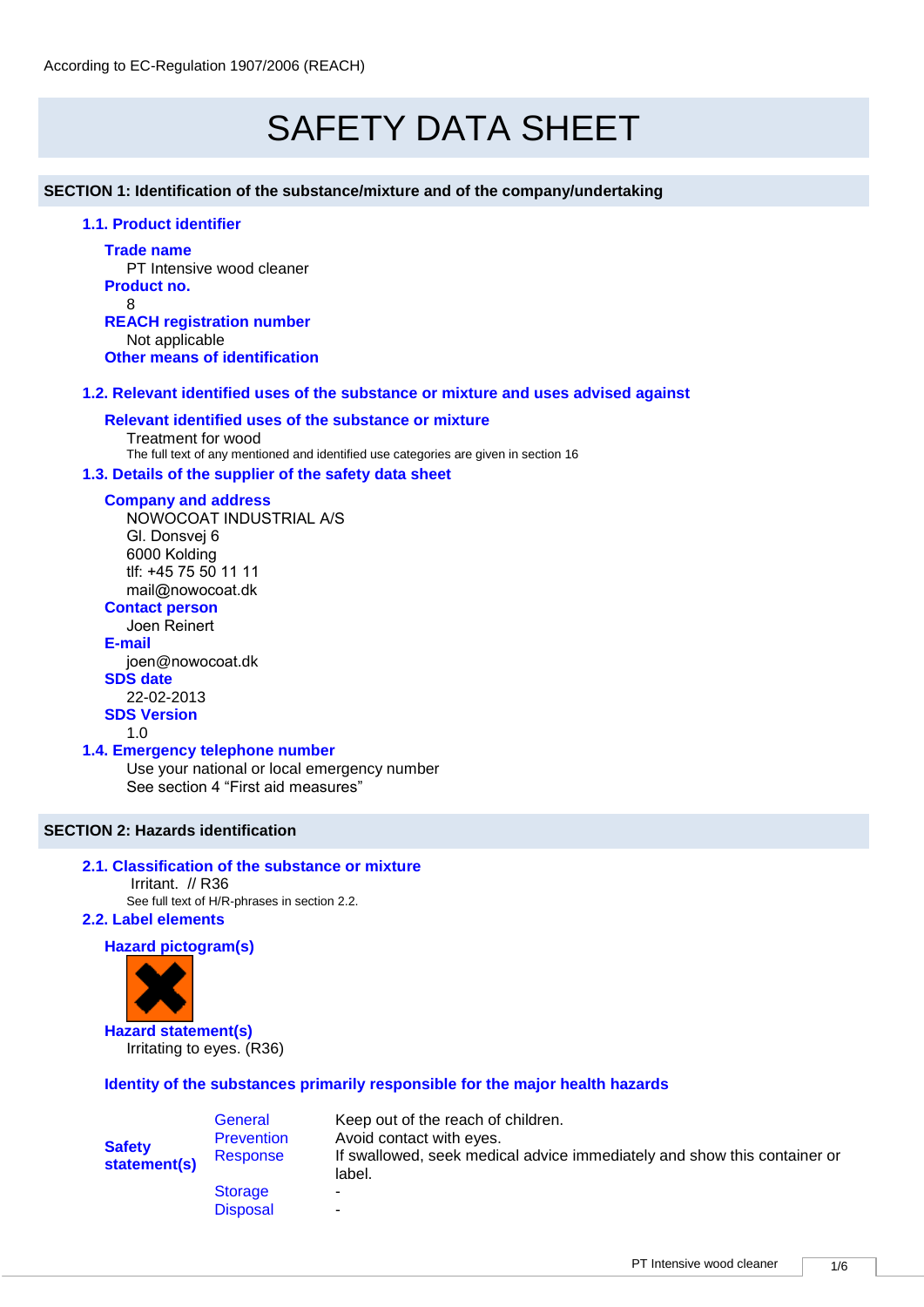#### **2.3. Other hazards**

**Additional labelling**

- **Additional warnings**

#### - **VOC**

-

#### **SECTION 3: Composition/information on ingredients**

#### **3.1/3.2. Substances** NAME: water<br>IDENTIFICATION NOS.: CAS-CAS-no: 7732-18-5 EC-no: -<br>60-80% CONTENT: DSD CLASSIFICATION: CLP CLASSIFICATION: NAME: Poly(oxy-1,2-ethanediyl), .alpha.-isotridecyl-.omega.-hydroxy-IDENTIFICATION NOS.: CAS-no: 9043-30-5 CONTENT: 1-5% **DSD CLASSIFICATION:** Xn;R22 Xi;R4<br>CLP CLASSIFICATION: Acute Tox 4 CLP CLASSIFICATION: H302

(\*) See full text of H/R-phrases in chapter 16. Occupational limits are listed in section 8, if these are available.

#### **Other informations**

#### **SECTION 4: First aid measures**

#### **4.1. Description of first aid measures**

#### **General information**

In the case of accident: Contact a doctor or casualty department – take the label or this safety data sheet. Contact a doctor, if in doubt about the injured person's condition or if the symptoms continue. Never give an unconscious person water or similar.

#### **Inhalation**

Get the person into fresh air and stay with them.

#### **Skin contact**

Remove contaminated clothing and shoes at once. Skin that has come in contact with the material must be washed thoroughly with water and soap. Skin cleanser can be used. DO NOT use solvents or thinners.

#### **Eye contact**

Remove contact lenses. Flush eyes with plenty of water (20-30°C) for at least 15 minutes and continue until irritation stops. Make sure you flush under the upper and lower eyelids. Contact a doctor at once.

#### **Ingestion**

Give the person plenty to drink and stay with the person. If the person feels unwell, contact a doctor immediately and take this safety data sheet or the label from the product with you. Do not induce vomiting unless recommended by the doctor. Hold head facing down so that no vomit runs back into the mouth and throat.

# **Burns**

Rinse with water until the pain stops and continue for 30 minutes.

#### **4.2. Most important symptoms and effects, both acute and delayed**

Irritation effects: This product contains substances which cause irritation to skin and eyes, or when inhaled. Contact with locally irritative substances can cause the area of contact to be more prone to absorb damaging substances such as allergens.

#### **4.3. Indication of any immediate medical attention and special treatment needed**

# No special

# **Information to medics**

Bring this safety data sheet.

# **SECTION 5: Firefighting measures**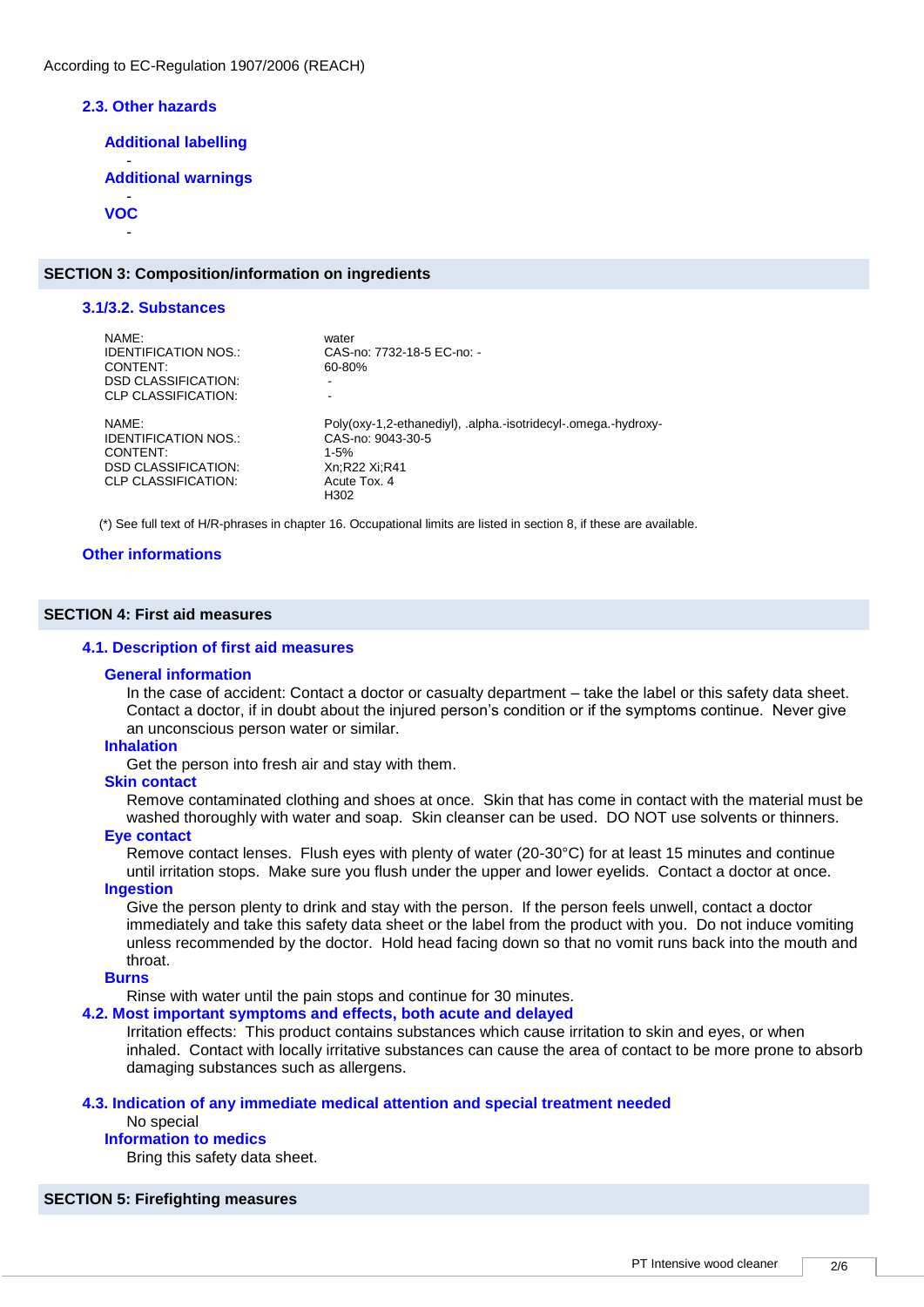# **5.1. Extinguishing media**

Recommended: alcohol-resistant foam, carbonic acid, powder, water mist. Water jets should not be used, since they can spread the fire.

# **5.2. Special hazards arising from the substance or mixture**

# No special

# **5.3. Advice for firefighters**

Wear self-contained breathing apparatus and protective clothing to prevent contact.

# **SECTION 6: Accidental release measures**

#### **6.1. Personal precautions, protective equipment and emergency procedures**

No specific requirements.

**6.2. Environmental precautions** 

No specific requirements.

# **6.3. Methods and material for containment and cleaning up**

Use sand, sawdust, earth, vermiculite, diatomaceous earth to contain and collect non-combustible absorbent materials and place in container for disposal, according to local regulations. Cleaning should be done as far as possible using normal cleaning agents. Solvents should be avoided.

#### **6.4. Reference to other sections**

See section on "Disposal considerations " with regard to the handling of waste. See section on 'Exposure controls/personal protection' for protective measures.

#### **SECTION 7: Handling and storage**

#### **7.1. Precautions for safe handling**

See section on 'Exposure controls/personal protection' for information on personal protection.

# **7.2. Conditions for safe storage, including any incompatibilities**

Always store in containers of the same material as the original.

**Storage temperature**

#### NA

#### **7.3. Specific end use(s)**

This product should only be used for applications described in Section 1.2

#### **SECTION 8: Exposure controls/personal protection**

#### **8.1. Control parameters**

#### **OEL**

No data available

**DNEL / PNEC**

# No data available.

# **8.2. Exposure controls**

No control is necessary if the product is used in a normal way.

# **General recommendations**

Smoking, consumption of food or liquid, and storage of tobacco, food or liquid, are not allowed in the workroom.

## **Exposure scenarios**

If there is an appendix to this safety data sheet, the indicated exposure scenarios must be complied. **Exposure limits**

There are no maximum exposure limits for the substances contained in this product.

#### **Appropriate technical measures**

Take ordinary precautions when using the product. Avoid inhalation of gas or dust.

#### **Hygiene measures**

Whenever you take a break in using this product and when you have finished using it, all exposed areas of the body must be washed. Always wash hands, forearms and face.

#### **Measures to avoid environmental exposure**

No specific requirements.

**Individual protection measures, such as personal protective equipment**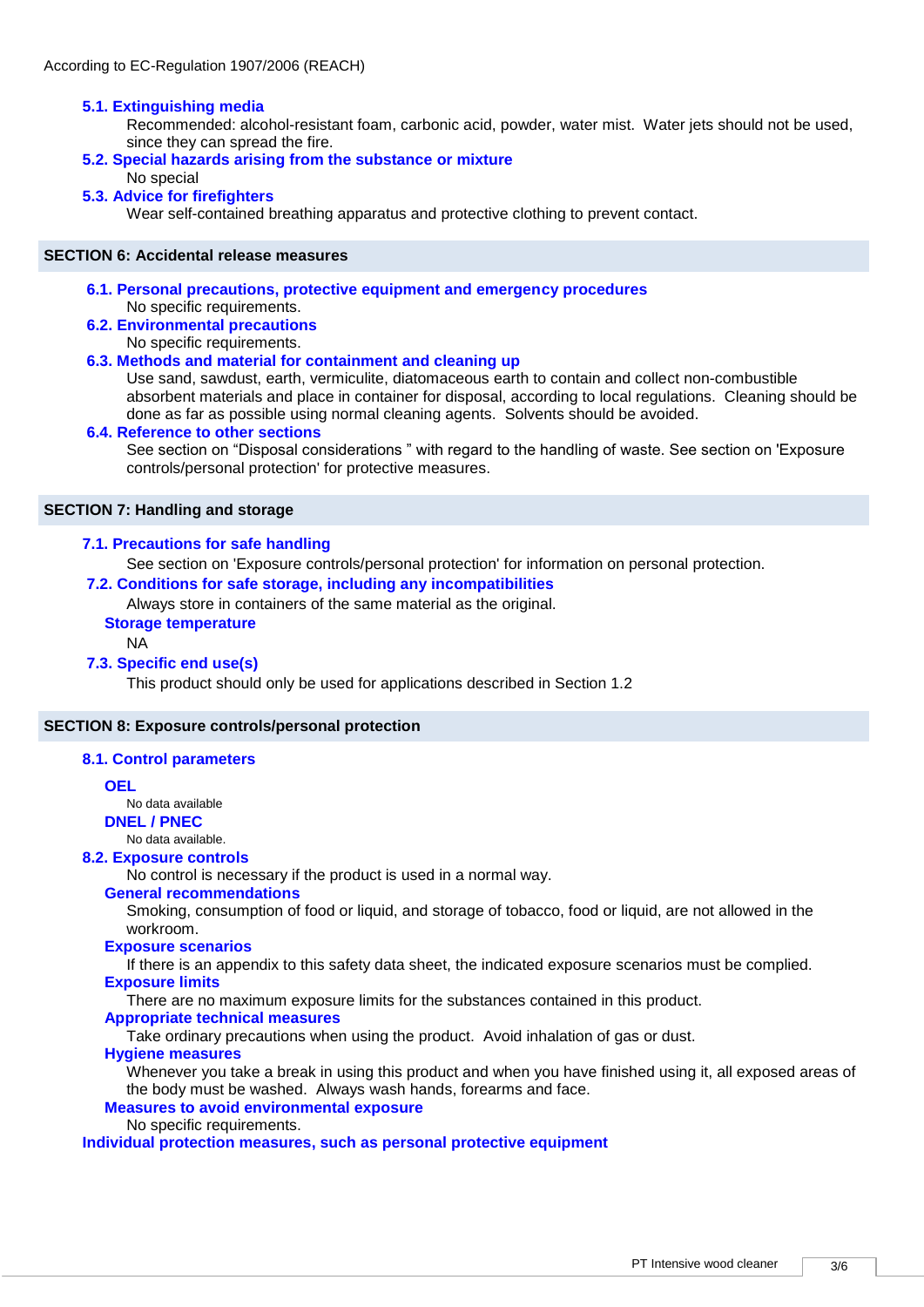

| <b>Phase changes</b><br>Melting point $(^{\circ}C)$ | Boiling point (°C)            | Vapour pressure (mm Hg)  |  |  |  |
|-----------------------------------------------------|-------------------------------|--------------------------|--|--|--|
| ۰                                                   | -                             | ۰                        |  |  |  |
| Data on fire and explosion hazards                  |                               |                          |  |  |  |
| Flashpoint (°C)                                     | Ignition $(^{\circ}C)$        | Self ignition (°C)       |  |  |  |
| ۰                                                   |                               | $\overline{\phantom{0}}$ |  |  |  |
| Explosion limits (Vol %)                            | <b>Oxidizing properties</b>   |                          |  |  |  |
|                                                     | ۰                             |                          |  |  |  |
| <b>Solubility</b>                                   |                               |                          |  |  |  |
| Solubility in water                                 | n-octanol/water coefficient   |                          |  |  |  |
| Soluble                                             |                               |                          |  |  |  |
| 9.2. Other information                              |                               |                          |  |  |  |
| Solubility in fat                                   | <b>Additional information</b> |                          |  |  |  |
|                                                     | N/A                           |                          |  |  |  |
|                                                     |                               |                          |  |  |  |

# **SECTION 10: Stability and reactivity**

| 10.1. Reactivity<br>No data available                                                       |                |      |                   |               |  |  |
|---------------------------------------------------------------------------------------------|----------------|------|-------------------|---------------|--|--|
| <b>10.2. Chemical stability</b>                                                             |                |      |                   |               |  |  |
| The product is stable under the conditions, noted in the section on "Handling and storage". |                |      |                   |               |  |  |
| 10.3. Possibility of hazardous reactions                                                    |                |      |                   |               |  |  |
| No special                                                                                  |                |      |                   |               |  |  |
| <b>10.4. Conditions to avoid</b>                                                            |                |      |                   |               |  |  |
| Do not expose to heat (e.g. sunlight), because it can lead to excess pressure.              |                |      |                   |               |  |  |
| <b>10.5. Incompatible materials</b>                                                         |                |      |                   |               |  |  |
| Strong acids, strong bases, strong oxidising agents, and strong catabolic agents.           |                |      |                   |               |  |  |
| 10.6. Hazardous decomposition products                                                      |                |      |                   |               |  |  |
| The product is not degraded when used as specified in section 1.                            |                |      |                   |               |  |  |
|                                                                                             |                |      |                   |               |  |  |
| <b>SECTION 11: Toxicological information</b>                                                |                |      |                   |               |  |  |
| 11.1. Information on toxicological effects                                                  |                |      |                   |               |  |  |
| <b>Acute toxicity</b>                                                                       |                |      |                   |               |  |  |
| <b>Substance</b>                                                                            | <b>Species</b> | Test | Route of exposure | <b>Result</b> |  |  |
| No data available.                                                                          |                |      |                   |               |  |  |
| <b>Long term effects</b>                                                                    |                |      |                   |               |  |  |

#### Irritation effects: This product contains substances which cause irritation to skin and eyes, or when inhaled. Contact with locally irritative substances can cause the area of contact to be more prone to absorb damaging substances such as allergens.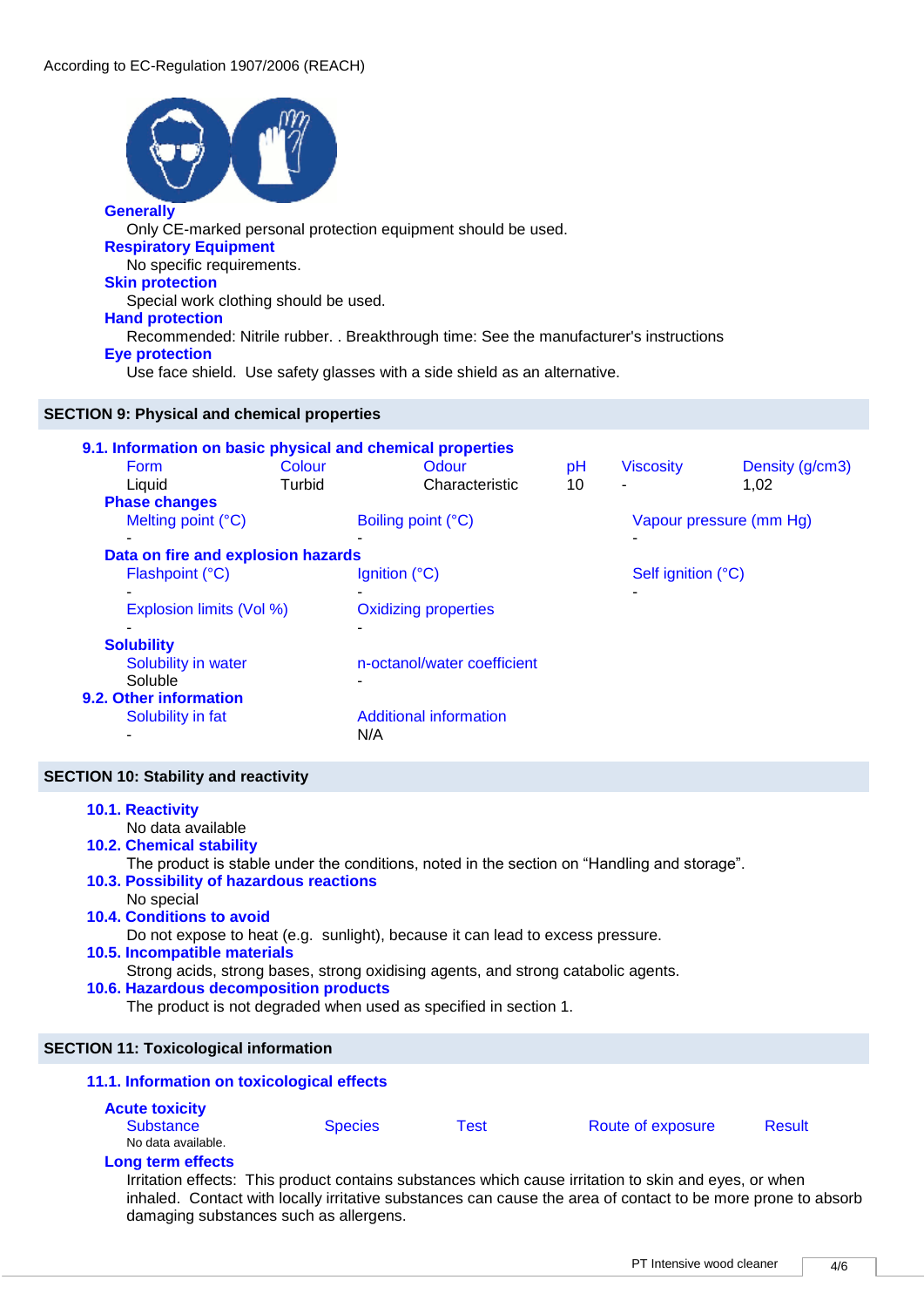# **SECTION 12: Ecological information**

| 12.1. Toxicity                           |                         |                                  |                      |               |
|------------------------------------------|-------------------------|----------------------------------|----------------------|---------------|
| <b>Substance</b>                         | <b>Species</b>          | <b>Test</b>                      | <b>Test duration</b> | <b>Result</b> |
| No data available.                       |                         |                                  |                      |               |
| 12.2. Persistence and degradability      |                         |                                  |                      |               |
| <b>Substance</b>                         | <b>Biodegradability</b> |                                  |                      | <b>Result</b> |
| No data available.                       |                         |                                  |                      |               |
| <b>12.3. Bioaccumulative potential</b>   |                         |                                  |                      |               |
| <b>Substance</b>                         |                         | <b>Potential bioaccumulation</b> |                      | <b>BFC</b>    |
| No data available.                       |                         |                                  |                      |               |
| 12.4. Mobility in soil                   |                         |                                  |                      |               |
| No data available                        |                         |                                  |                      |               |
| 12.5. Results of PBT and vPvB assessment |                         |                                  |                      |               |
| No data available                        |                         |                                  |                      |               |
| 12.6. Other adverse effects              |                         |                                  |                      |               |
| No special                               |                         |                                  |                      |               |

# **SECTION 13: Disposal considerations**

#### **13.1. Waste treatment methods**

The product is covered by the regulations on dangerous waste.

- **Waste** EWC code
- -

#### **Specific labelling**

#### - **Contaminated packing**

Packaging which contains leftovers from the product must be disposed of in the same way as the product.

# **SECTION 14: Transport information**

Not listed as dangerous goods under ADR and IMDG regulations.

| $14.1 - 14.4$<br><b>ADR/RID</b> | <b>14.1. UN</b><br>number | 14.2. UN proper shipping name | 14.3. Transport<br>hazard class(es) |     | 14.4. Packing<br>group | <b>Notes</b> |                                 |
|---------------------------------|---------------------------|-------------------------------|-------------------------------------|-----|------------------------|--------------|---------------------------------|
| <b>IMDG</b>                     | UN-no.                    | <b>Proper Shipping Name</b>   | <b>Class</b>                        | PG* | <b>EmS</b>             | $MP**$       | <b>Hazardous</b><br>constituent |

# **14.5. Environmental hazards**

#### - **14.6. Special precautions for user**

#### - **14.7. Transport in bulk according to Annex II of MARPOL73/78 and the IBC Code**

- No data available
- (\*) Packing group
- (\*\*) Marine pollutant

# **SECTION 15: Regulatory information**

# **15.1. Safety, health and environmental regulations/legislation specific for the substance or mixture**

#### **Restrictions for application** -

**Demands for specific education**

#### - **Additional information**

- **15.2. Chemical safety assessment**  No